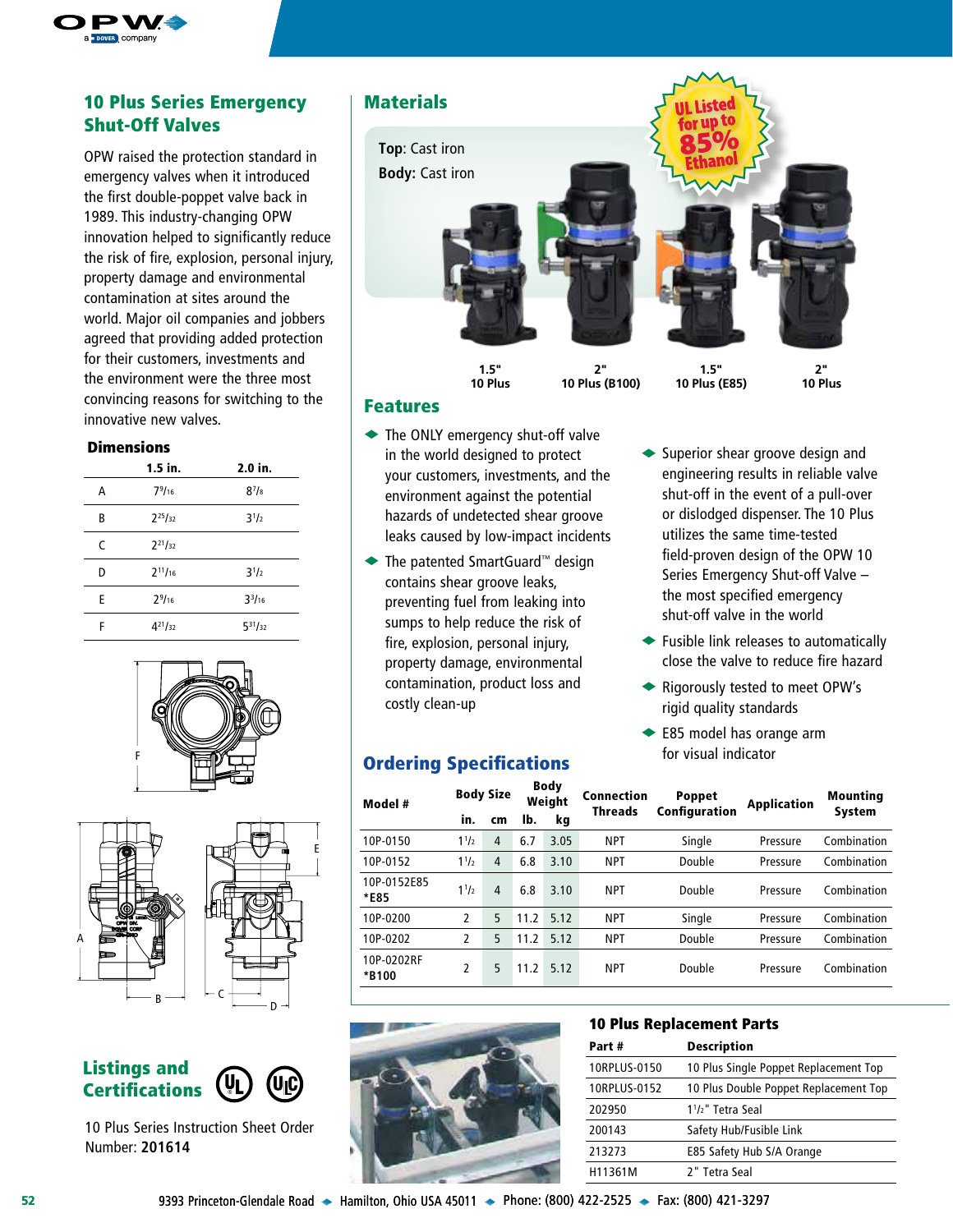Low Profile Main Poppet Seat **Combination Top:** Cast iron **Body:** Cast iron **Disc:** M-19 **Carrier:** Zinc-plated steel **Stem:** Copper-nickel-chrome-plated brass **Poppet Spring:** Stainless steel **Seal:** M-19 O-Ring **Packing nut:** Brass, Teflon®-coated Inlet and outlet thread: 1-1/2" (4 cm) NPT (British threads available) \*With black Duragard® E-Coating

#### Features

- $\blacktriangleright$  High Flow Capacity the primary poppet is held out of the flow stream while the secondary poppet is held normally open to minimize head loss across the valve and to protect the poppet seals from damage and erosion. True 1-1/2" (4 cm) and 2" (5 cm) body sizes ensure maximum flow.
- $\blacktriangleright$  Fire Protection a fusible link trips the valve closed at 165º F to shut off fuel supply to the dispenser.
- $\blacklozenge$  Main Poppet Seat Integral to the Top Assembly – having the main poppet seat as an integral part of the valve top ensures a new, clean seating surface is installed each time the top is replaced. This design also ensures that the integrity of the seal between the valve top and bottom is verified during line testing and allows full inspection of the main poppet when the top is removed.
- $\blacktriangleright$  Duragard®-Coat Finish provides superior corrosion resistance.
- Reliable Shut-off a stainless steel main spring, a teflon-coated brass packing nut and a copper/nickel/ chrome-plated brass stem are designed to prevent tar build-up and corrosion from interfering with poppet operation after long periods of normal service without activation.



- **Integral Test Port a 3/8" (9.5 mm)** test port allows the piping system to be air-tested without breaking any piping connections.
- $\blacktriangleright$  Patented Thermal Relief Valve relieves excessive pressure over 25 psi caused by thermal expansion of fuel in the dispenser piping system in the event of fire (double-poppet models only).
- $\blacktriangleright$  Low-Profile Tops female and uniontop double-poppet valves have a lowprofile top to allow upgrading from OPW single-poppet valves without changing existing piping.
- $\blacklozenge$  Multiple Mounting Options valves are boss-mounted to stabilizer bars in sumps and pans or mounted to bars embedded in the island with optional U-Bolt kits 10UBK-015 (not included). Versatile Combination Body (boss mount/ U-Bolt mount) models are available to accommodate most mounting applications with one valve style.
- $\blacklozenge$  Underwriters Laboratories  $(\Downarrow \downarrow)$ listed for use with gasoline and 85% and 100% methanol. All OPW 10 Emergency Shut-Off Valves meet requirements of UL STANDARD 842.
- $\blacktriangleright$  Compatible with 85% ethanol (E85)

Ordering Specifications

## Materials **10 Series Emergency** Shut-Off Valves

OPW 10 Series Emergency Shut-off Valves are installed on fuel supply lines beneath dispensers at grade level to minimize hazards associated with collision or fire at the dispenser. If the dispenser is pulled over or dislodged by collision, the top of the valve breaks off at the integral shear groove, activating poppets and shutting off the flow of fuel. Single-poppet models shut off supply flow, while double-poppet models shut off supply as well as prevent release of fuel from the dispenser's internal piping. The base of the emergency valve is securely anchored to the concrete dispenser island through a stabilizer bar system within the dispenser sump or pan to ensure proper shearing action. The valve base is secured to the stabilizer bar using a three-point boss mount system or a U-Bolt Kit (not included) 10UBK-015 (1-1/2") and 10URK-0200 (2 sold separately). Valve inlet (bottom) connections are female pipe threads and outlet (top) connections are available with female threads, male threads or a union fitting. Other options include suction system models with a normally closed secondary poppet which maintains prime, and models with external threads on the inlet body which connect to secondary containment systems.

## PA15 Offset Adaptor

The OPW PA15 Offset Adaptor is designed for adjusting misalignment of pipe in dispenser sumps and suction stubs. The PA15 has a low profile feature, and is designed for maximum flow.



# **Materials**

Ductile Iron Black Duragard E-Coating

| Part#   | <b>Thread Size</b> |      | <b>Offset</b> |                | Height    |                |           | Width | <b>Body Weight</b> |    |  |  |
|---------|--------------------|------|---------------|----------------|-----------|----------------|-----------|-------|--------------------|----|--|--|
|         | in.                | mm   | in.           | mm             | in.       | mm             | in.       | mm    | lb.                | ka |  |  |
| PA15-10 | $1^{1/2}$          | 38.1 | $\mathbf{1}$  | 25             |           | $2^{1}/4$ 57.2 | $3^{5}/8$ | 92.1  |                    | .9 |  |  |
| PA15-15 | $1^{1/2}$          | 38.1 |               | $1^{1}/2$ 38.1 | $2^{1/4}$ | 57.2           | $4^{1}/8$ | 104.8 |                    | .9 |  |  |
| PA15-20 | $1^{1/2}$          | 38.1 | $\mathcal{L}$ | 51             | $2^{1/4}$ | 57.2           | $4^{5}/8$ | 117.5 |                    | .9 |  |  |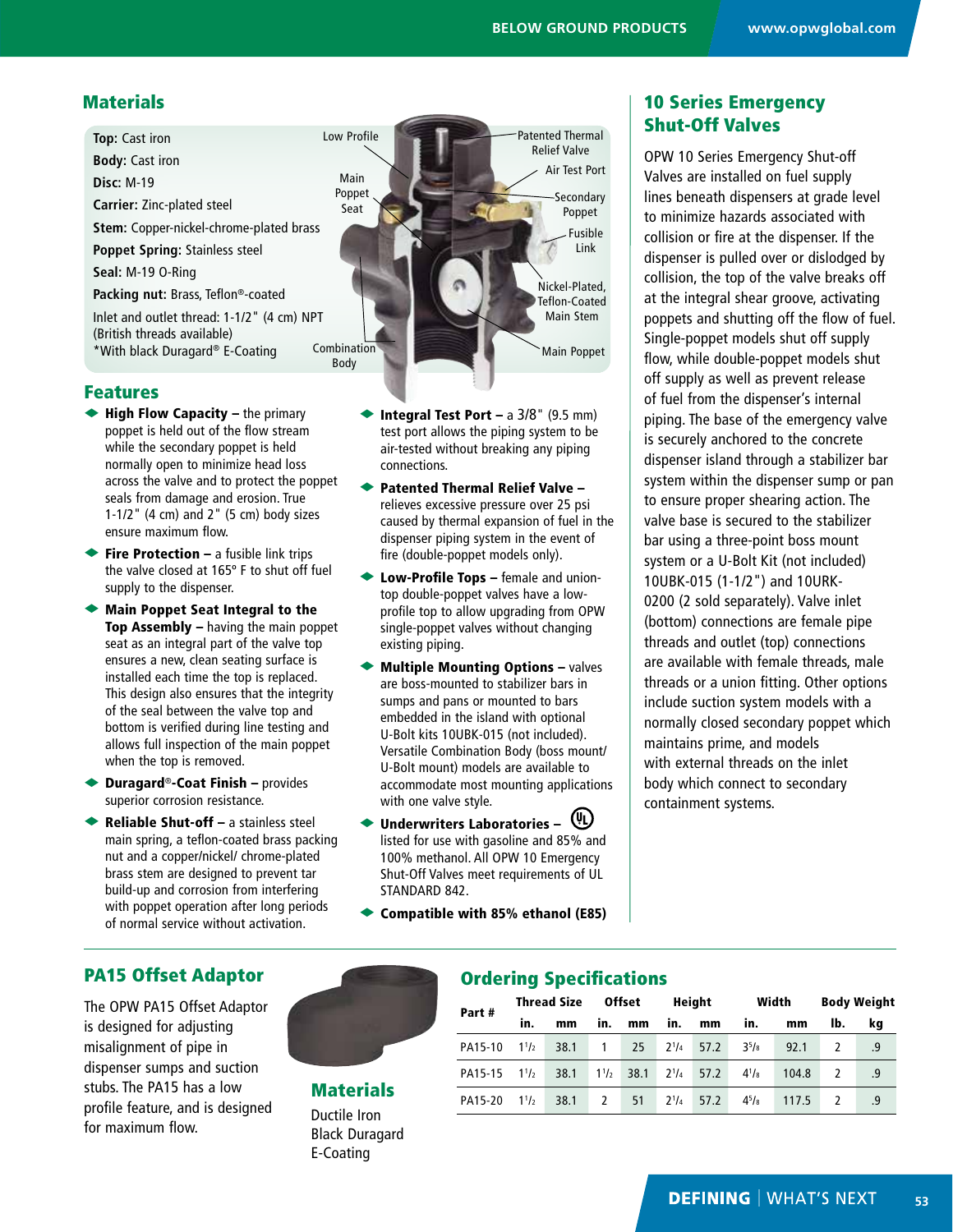

## OPW 10 Series Emergency Shut-Off Valves

## Ordering Specifications

#### Female Threaded Top (Outlet) Connection Valves

| Model #    | <b>Body Size</b> |    | <b>Connection Threads</b> | <b>Poppet Configuration</b> | Application | <b>Replacement Top</b> |
|------------|------------------|----|---------------------------|-----------------------------|-------------|------------------------|
|            | in.              | cm |                           |                             |             |                        |
| 10BF-5725  | $1^{1/2}$        | 4  | <b>NPT</b>                | Single                      | Pressure    | 10RFT-5750             |
| 10BFP-5726 | $1^{1/2}$        | 4  | <b>NPT</b>                | Double                      | Pressure    | 10FTP-5701             |
| 10RF-2001  |                  |    | <b>NPT</b>                | Single                      | Pressure    | 10RFT-5742             |
| 10RFP-2002 |                  |    | <b>NPT</b>                | Double                      | Pressure    | 10RFTP-5752            |

#### Male Threaded-Top (Outlet) Connection Valves

| Model #      | <b>Body Size</b> |    | <b>Connection Threads</b> | <b>Poppet Configuration</b> | <b>Application</b> |                        |
|--------------|------------------|----|---------------------------|-----------------------------|--------------------|------------------------|
|              | in.              | kg |                           |                             |                    | <b>Replacement Top</b> |
| 10BM-5825    | $1^{1/2}$        | 4  | <b>NPT</b>                | Single                      | Pressure           | 10RMT-5850             |
| 10BHMP-5830  | $1^{1/2}$        | 4  | <b>NPT</b>                | Double                      | Pressure           | 10RMTP-5851            |
| 10SBHMP-5830 | $1^{1/2}$        | 4  | <b>NPT</b>                | Double                      | Suction            | 10SHMTP-5811           |
| 10RM-2003    |                  |    | <b>NPT</b>                | Single                      | Pressure           | 10RMT-5842             |
| 10RMP-2004   |                  |    | <b>NPT</b>                | Double                      | Pressure           | 10RMTP-5852            |

#### Union-Top (Outlet) Connection Valves

| Model #     | <b>Body Size</b> |                | <b>Connection Threads</b> | <b>Poppet Configuration</b> | Application | <b>Replacement Top</b> |
|-------------|------------------|----------------|---------------------------|-----------------------------|-------------|------------------------|
|             | in.              | kg             |                           |                             |             |                        |
| 10BU-5925   | $1^{1/2}$        | 4              | <b>NPT</b>                | Single                      | Pressure    | 10RUTC-5975            |
| 10BUP-5926  | $1^{1/2}$        | $\overline{4}$ | <b>NPT</b>                | Double                      | Pressure    | 10UTCP-5901            |
| 10SBUP-5926 | 11/2             | 4              | <b>NPT</b>                | Double                      | Suction     | 10SUTCP-5911           |
| 10RU-2005   |                  | 5              | <b>NPT</b>                | Single                      | Pressure    | 10RUTC-5962            |
| 10RUP-2006  |                  | 5              | <b>NPT</b>                | Double                      | Pressure    | 10RUTCP-5972           |

NOTE: All BSPP Thread Shear Valves must be ordered through OPW's Europe or Asia office.

## IMPORTANT NOTICE:

When mounting the OPW 10 Series Emergency Shut-off Valves, the anchoring system employed must withstand a force greater than 650 ft. pounds per valve. NFPA Code 30A, Automotive and Marine Service Station Code, requires that the automatic closing feature of emergency shut-off valves be checked at least once per year by manually tripping the hold-open linkage. OPW recommends the use of Flexworks Stabilizer Bar Support System for proper mounting of 10 Series Valves.

#### NOTICE:

As per NFPA 30A, electrical supply to the submersible pump must always be disconnected before servicing meters, dispensers or emergency shut-off valves.